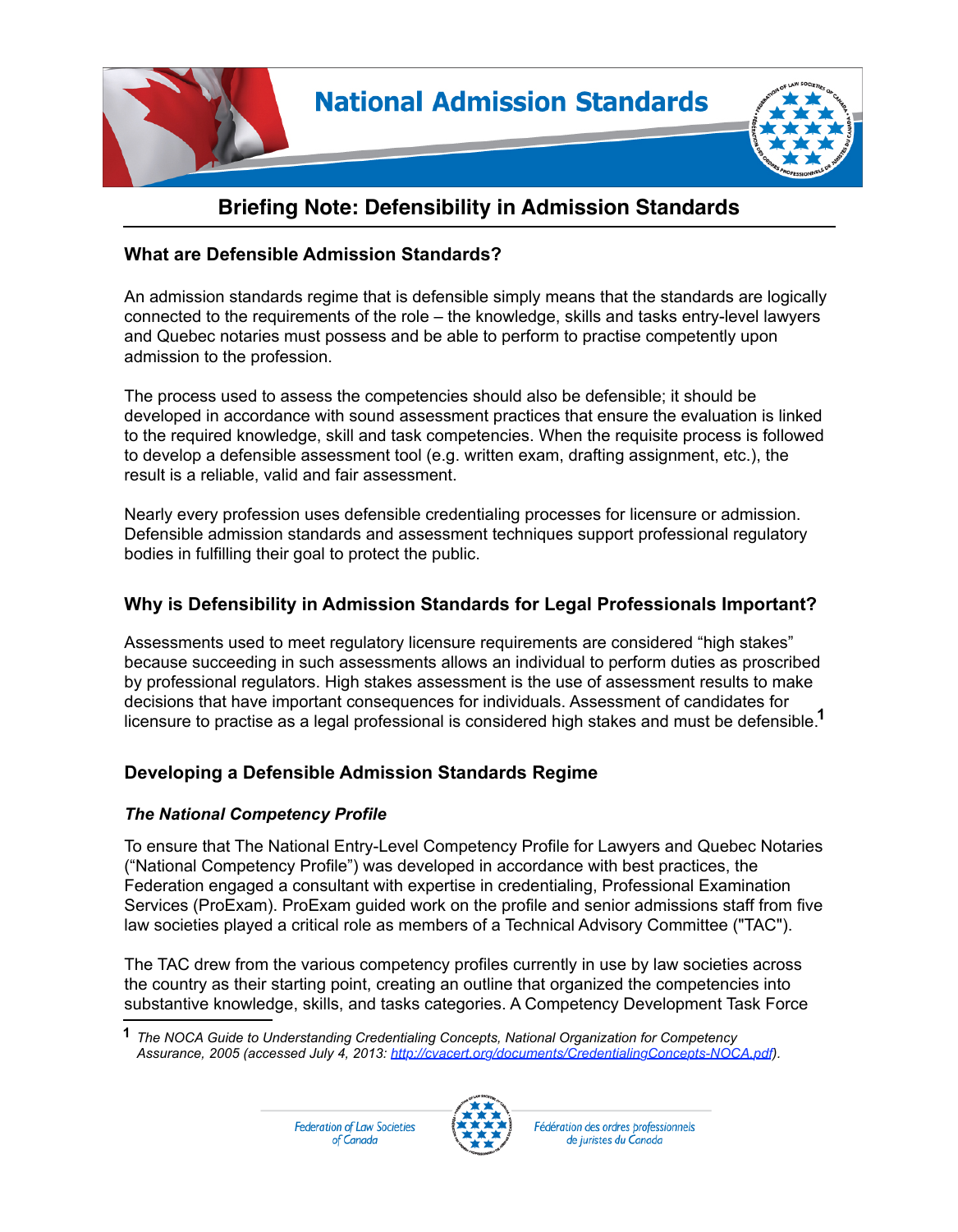# **National Admission Standards**

comprised of 11 practitioners in their first 10 years of practise from every region in the country then fleshed out the profile. Members of the task force drafted a profile intended to reflect the tasks actually performed and the knowledge and skills actually required of general practitioners at the point of admission to the profession.

This draft was then reviewed by 30 practitioners identified and recruited with the assistance of law societies. The draft profile was also reviewed by a small working group of representatives of the Barreau du Québec and the Chambre des notaires du Québec to ensure that it is reflective of the nature of legal practise in Quebec.

In accordance with best practices, the revised draft profile was then validated through a survey of entry-level lawyers and Quebec notaries. Survey respondents were asked to rate each individual competency on two scales: how frequently they performed or used the competency; and how serious the consequences would be if an entry-level practitioner in their area of practise did not possess or was unable to perform the competency. Information was also gathered on the respondents' practise area, practise setting and year of call to the bar. The data from the survey was used to refine the competency profile to ensure that it accurately reflects the competencies required of new practitioners today.

By adhering to best practices in the development of the profile, all law societies can be confident that the National Competency Profile approved by the Council of the Federation and adopted by 13 law societies, reflects the legal knowledge, skills, and tasks that new members of the profession actually require when they begin the practise of law. This is an example of a defensible process.

#### *Assessing the Competencies in the National Competency Profile*

The National Competency Profile will be used to develop the blueprint for the testing of the competencies. ProExam and the TAC, which was expanded from five to seven members for this phase of the project, have been working together to identify a range of possible assessment options using best practices.

The goal is to arrive at a defensible credentialing assessment strategy that tests the competencies set out in the National Competency Profile. The focus is on having candidates demonstrate that they have the knowledge and skills and can perform the tasks reflected in the National Competency Profile. The application of knowledge "on the job" speaks to the core mission of legal regulators: public protection.

#### *The National Suitability to Practise (Good Character) Standard*

The Council of the Federation identified two goals for the first phase of the National Admission Standards Project: (i) a national profile of the competencies required upon entry to the profession; and (ii) a common standard for ensuring that applicants meet the requirement to be of good character.



Fédération des ordres professionnels de juristes du Canada